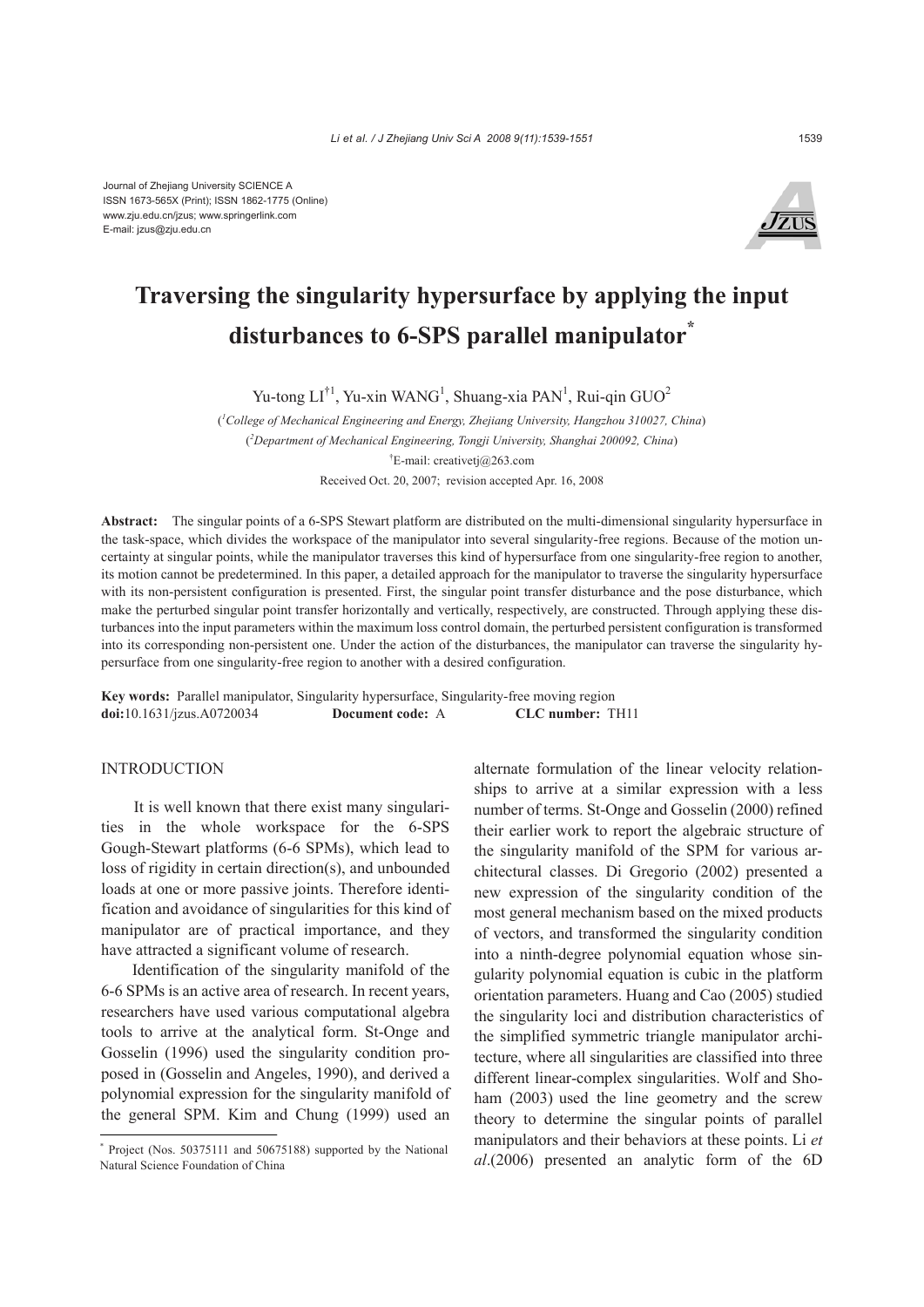singularity locus of the general Gough-Stewart platform. When the orientation of the manipulator is given, the type-II singularities (St-Onge and Gosselin, 2000) are distributed on the 3D surfaces in the Descartes coordinate system. Bandyopadhyay and Ghosal (2004) presented a compact closed-form singularity manifold expression of the 6-SPS SPMs. The singularity manifold is obtained as the hypersurface in the task-space, SE(3), on which the wrench transformation matrix for the top platform degenerates.

Because of the existence of the singularity hypersurface, the whole workspace of the manipulator is divided into several independent singularity-free regions. However, the form of the hypersurface depends on the pose parameters of the manipulator. While the pose parameters are changed, the form of the hypersurface will be altered. When the manipulator moves from one singularity-free region to another, the manipulator should traverse the hypersurface with a desired configuration. Due to the motion uncertainty at the singular points which distribute on the hypersurface, after passing through the singular point, the motion of the manipulator is uncertain. With the application of parallel manipulators in some important aspects, such as in the aviation and spaceflight, the motion certainty of parallel manipulators at the vicinity of the singular point has been paid much more attention.

Bandyopadhyay *et al*.(2004) developed a scheme for avoiding singularities of a Stewart platform by restructuring a preplanned path in the vicinity of the singular position. Dasgupta and Mruthyunjaya (2000) presented an algorithm to construct continuous paths within the workspace of the Stewart platform for avoiding singularities. Given two end-poses of the manipulator, the algorithm can find out safe via points and plan a continuous path from the initial pose to the final one. Sen *et al*.(2003) used a variational approach for planning singularity-free paths for parallel mechanisms based on a Lagrangian incorporating both a kinetic energy term and a potential energy term to ensure that the obtained path is short and singularity-free. Dash *et al*.(2003) presented a numerical approach for path planning inside the workspace of parallel mechanisms to avoid singularities. The path is modified to avoid the singular configurations by a local routing method based on Grassmann's line geometry.

The singularity-free path planning method can be utilized to avoid singularities of manipulators with a PTP control requirement when two end-poses of the manipulator belong to the same singularity-free region. However, when the starting point and the ending point belong to different singularity-free regions, no singularity-free path, along which the manipulator can traverse the singularity hypersurface with a desired configuration, can be figured out (Dasgupta and Mruthyunjaya, 2000).

Except the singularity-free path planning method for avoiding the singularities, the determination of singularity-free zones in the workspace of parallel mechanisms (Li *et al*., 2007), and the singularity avoidance method by adding redundant degrees of freedom into the non-redundant manipulator (Choudhury and Ghosal, 2000; Wang and Gosselin, 2004; Kim *et al*., 2005) have been studied.

For letting the manipulator work in the whole workspace with a desired configuration, we studied the possibility for a 3-DOF planar manipulator to pass through singular positions with a desired configuration through adding a disturbing control function (Wang *et al*., 2003) into the system. Taking a plane five-bar linkage as an example, the disturbance function for the mechanism to pass through the singular point was constructed (Wang and Liu, 2004). Under the action of the disturbance function, the configuration curves, which intersect in the singular point while the disturbance is not introduced, are separated. In this way, the mechanism can pass through the singular point with a desired configuration. With the aid of the universal unfolding approach, it is found that all configuration branches converged in the same singular point in the unperturbed system for the semi-regular hexagons 6-SPS Gough-Stewart manipulator (SRHGSMP) (St-Onge and Gosselin, 2000) will be separated in the disturbed system (Wang and Li, 2008). In this paper, based on our previous researches (Wang and Wang, 2005; Wang and Li, 2008), the detailed approach for the manipulator to traverse the singularity hypersurface with a desired configuration is presented.

#### TYPE-II SINGULARITIES

As shown in Fig.1, the fixed dimensions of the SRHGSMP are:  $R_1$  is the distribution radius of six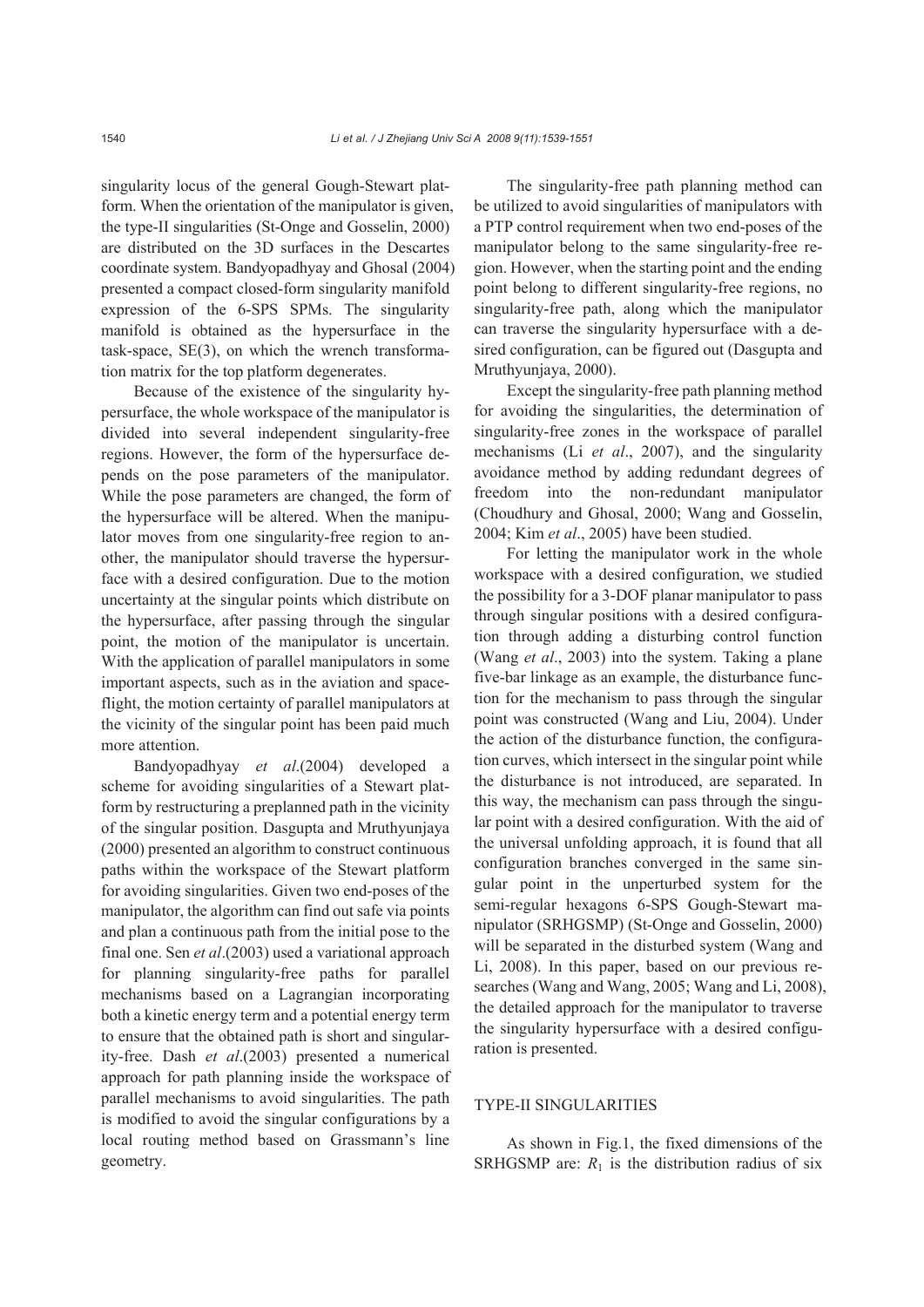spherical joints  $A_i$  on the movable platform;  $R_2$  is the distribution radius of six spherical joints  $B_i(x_{B_i}, y_{B_i}, z_{B_i})$  on the base. The relative angle between two equilateral triangles formed by joints *A*1,  $A_3$ ,  $A_5$  and joints  $A_2$ ,  $A_4$ ,  $A_6$  is  $\alpha_1$ , and the relative angle between two equilateral triangles formed by joints *B*1, *B*<sub>3</sub>, *B*<sub>5</sub> and joints *B*<sub>2</sub>, *B*<sub>4</sub>, *B*<sub>6</sub> is  $\alpha_2$ , *l<sub>i</sub>* (*i*=1, 2, …, 6) are the lengths of the six extendable legs, which are utilized as independent variables.



**Fig.1 Semi-regular hexagons 6-SPS Gough-Stewart manipulator** 

The fixed coordinate system *Oxyz* of the SRHGSMP on the base frame is set up as: the origin of the fixed coordinate system is in the center of the base frame, line  $OB_1$  as *x*-axis, and the normal line of the fixed frame as *z*-axis. The movable coordinate system  $O_1x_1y_1z_1$  on the movable platform is set up as: line  $O_1A_1$  as  $x_1$ -axis, and the normal line of the movable platform as  $z_1$ -axis. Joint  $A_i$  in the fixed coordinate system is  $A_i(x_A, y_A, z_A)$ , and in the movable coordinate system is  $A_i'(x_i', y_i', z_i')$ . Utilize  $X=[P, Q]$ <sup>T</sup> to express the pose of the manipulator, here,  $P(x, y, z)$ is the center coordinate parameters of the movable platform,  $\alpha$  is the yaw angle of the movable platform with respect to the *x*-axis,  $\beta$  is the pitch angle of the movable platform with respect to the *y*-axis, and  $\gamma$  is the roll angle of the movable platform with respect to the *z*-axis.

According to the length constraint equations for six extensible legs,

$$
(A_i - B_i)^T (A_i - B_i) - I_i^T I_i = 0, \quad i = 1, 2, \cdots, 6,
$$
 (1)

the configuration equations of the SRHGSMP are written as

$$
\phi_i = x^2 + y^2 + z^2 + R_1^2 + R_2^2 - l_i^2 + 2[x'_A \cos\beta \cos\gamma
$$
  
+  $y'_A (\sin\alpha \sin\beta \cos\gamma - \cos\alpha \sin\gamma) - x_{B_i}]x$   
+  $2[x'_A \cos\beta \sin\gamma + y'_A (\sin\alpha \sin\beta \sin\gamma + \cos\alpha \cos\gamma)$   
-  $y_{B_i}]y - 2(x'_A \sin\beta - y'_A \sin\alpha \cos\beta)z - x'_A y_{B_i} \cos\beta \sin\gamma$   
+  $2[-x'_A x_{B_i} \cos\beta \cos\gamma - y'_A x_{B_i} (\sin\alpha \sin\beta \cos\gamma$   
-  $\cos\alpha \sin\gamma$ ) -  $y'_A y_{B_i} (\cos\alpha \cos\gamma + \sin\alpha \sin\beta \sin\gamma)] = 0,$   
 $i = 1, 2, \cdots, 6.$  (2)

Letting  $\boldsymbol{\mu} = [l_1, l_2, \dots, l_6]^T$ , the integrated form of Eq. $(2)$  is

$$
\mathbf{\Phi}(X,\mu) = (\phi_1, \phi_2, \phi_3, \phi_4, \phi_5, \phi_6)^T = 0, \quad (3)
$$

where  $\mu$  is the input parameter vector as independent variables to analyze the configuration bifurcation behaviors; *X* is a pose vector of the movable platform.

The type-II singularities corresponding to Eq.(3) are determined as follows:

$$
\begin{cases} \boldsymbol{\Phi}(X_0, \boldsymbol{\mu}_0) = \mathbf{0}, \\ \det |\partial \boldsymbol{\Phi}(X_0, \boldsymbol{\mu}_0)/\partial X| = 0. \end{cases}
$$
 (4)

Usually, all six actuators of the manipulator should be driven to give out the outputs, so that the movable platform can move along a specific path in the workspace with given time-varying or static orientation parameters. Because the distribution hypersurface of the type-II singularities has a close relationship with the given orientation parameters, when the orientation parameters are changed, the form of the hypersurface will be alerted. Therefore, in this paper, the input parameters are taken as the independent variables to investigate the configuration bifurcation characteristics of the manipulator.

 For the structural semi-symmetry of the manipulator, without loss of universality, select the input parameter  $l_1$  as an independent variable, and keep the other five input parameters constant. When the dimensions of the manipulator are  $R_1=0.2$  m,  $R_2=0.4$  m,  $\alpha_1=10^\circ$ ,  $\alpha_2=22^\circ$ ,  $l_i=0.4$  m,  $i=2, 3, \cdots, 6$ , with the homotopy method (Wang and Wang, 2005), from Eq.(3), the configuration bifurcation curves expressed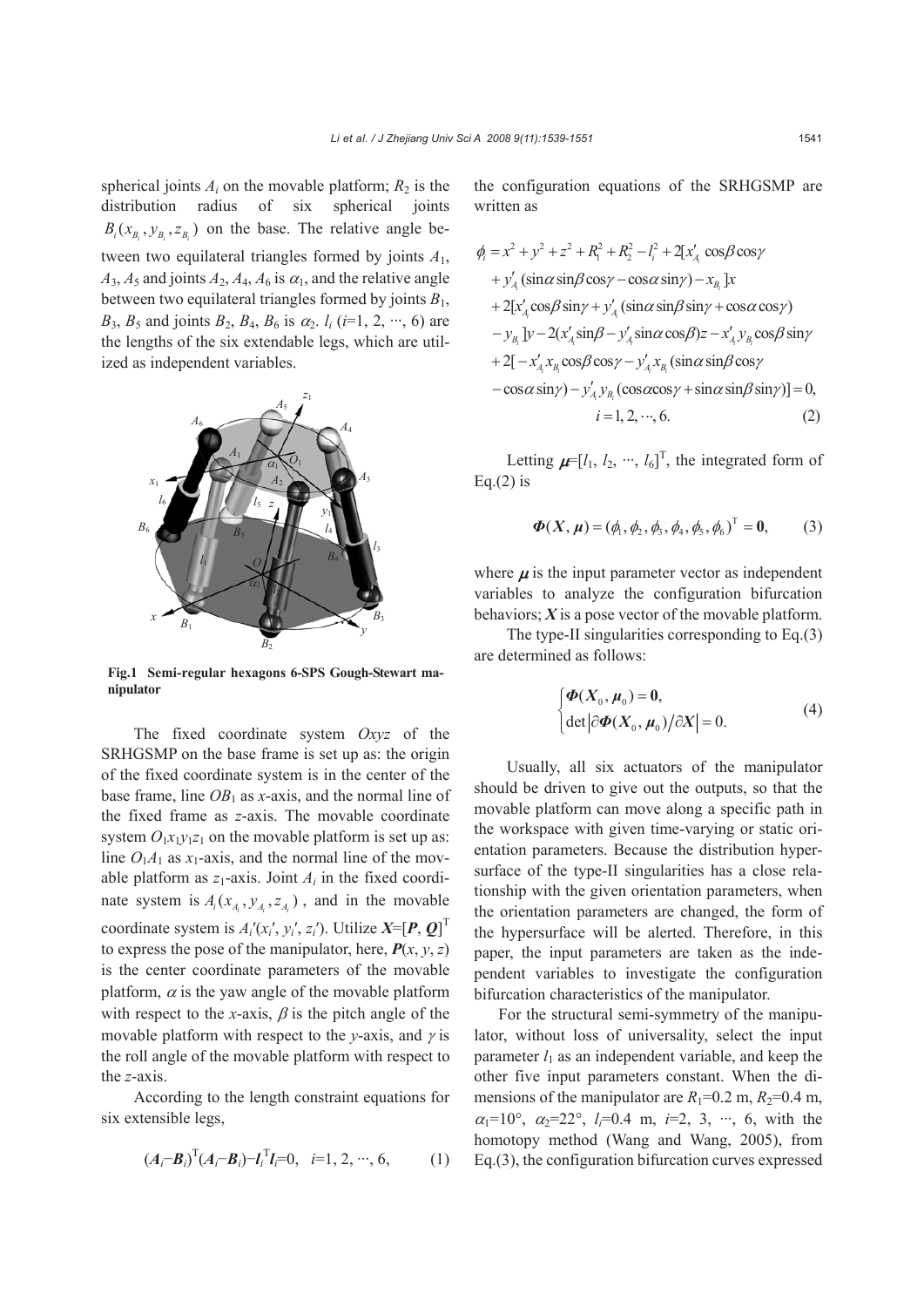with the configuration components of the manipulator are drawn in Fig.2.

The determination of the singular points governed by Eq.(4) has some difficulties because while the solution is near the singular points  $(X_0, \mu_0)$ , the numerical algorithm becomes unsteady due to the rank reduction of the Jacobian matrix in Eq.(4). In order to eliminate the singularity while solving Eq.(4), the extended equation method (Wu, 1993) is applied. The principle of the extended equation method is that by introducing a new equation to extend the original equation, for instance Eq.(4) here, the rank reduction existed in the original equation is eliminated in the extended equation.

For extending the original equation, the variable set in Eq.(4) should be expanded as  $\mathbf{Q}=(X, V, \mu)$  and meet  $\Phi(X, \mu) = 0$ . Then construct the extended equation

$$
\Gamma(\Omega) = \left\{ \phi_i = \phi_i(x, y, z, \alpha, \beta, \gamma) = 0, \phi_{jx} = 0, \sum_{k=1}^{6} v_k^2 - 1 = 0 \right\},
$$
\n(5)

where

$$
\phi_{jx} = \frac{\partial \phi_j}{\partial x} v_1 + \frac{\partial \phi_j}{\partial y} v_2 + \frac{\partial \phi_j}{\partial z} v_3 + \frac{\partial \phi_j}{\partial \alpha} v_4 + \frac{\partial \phi_j}{\partial \beta} v_5 + \frac{\partial \phi_j}{\partial \gamma} v_6,
$$

here,  $V=(v_1, v_2, \cdots, v_6)^T$  is the eigenvector corresponding with the zero eigenvalue of the Jacobian matrix of Eq.(4), and  $\mathbf{\Omega} = (x, y, z, \alpha, \beta, \gamma, v_1, v_2, v_3, v_4, v_5)$  $v_6$ ,  $l_1$ ,  $l_2$ ,  $l_3$ ,  $l_4$ ,  $l_5$ ,  $l_6$ )<sup>T</sup>.

It can be verified that the solutions of Eq.(5) meet Eq.(4). However, the rank reduction phenomenon due to the rank reduction of the Jacobian matrix in Eq. $(4)$  is eliminated in Eq. $(5)$ .

The singular points can be figured out with the numerical algorithm from Eq.(5). The singular points in the above space of the base *z*≥0 are listed in Table 1.

Similarly, selecting two or three input parameters as independent variables, letting  $l_i = l_i$  (while with two independent variables), or  $l_i = l_j = l_k$  (while with three independent variables), and keeping other input parameters constant, the configuration curves going with two and three input parameters have been analyzed. The investigation shows that the configuration curves going with the multi-input parameters are similar with those as shown in Fig.2. Moreover, the



**Fig.2 Configuration curves of the SRHGSPM going** with input parameter  $l_1$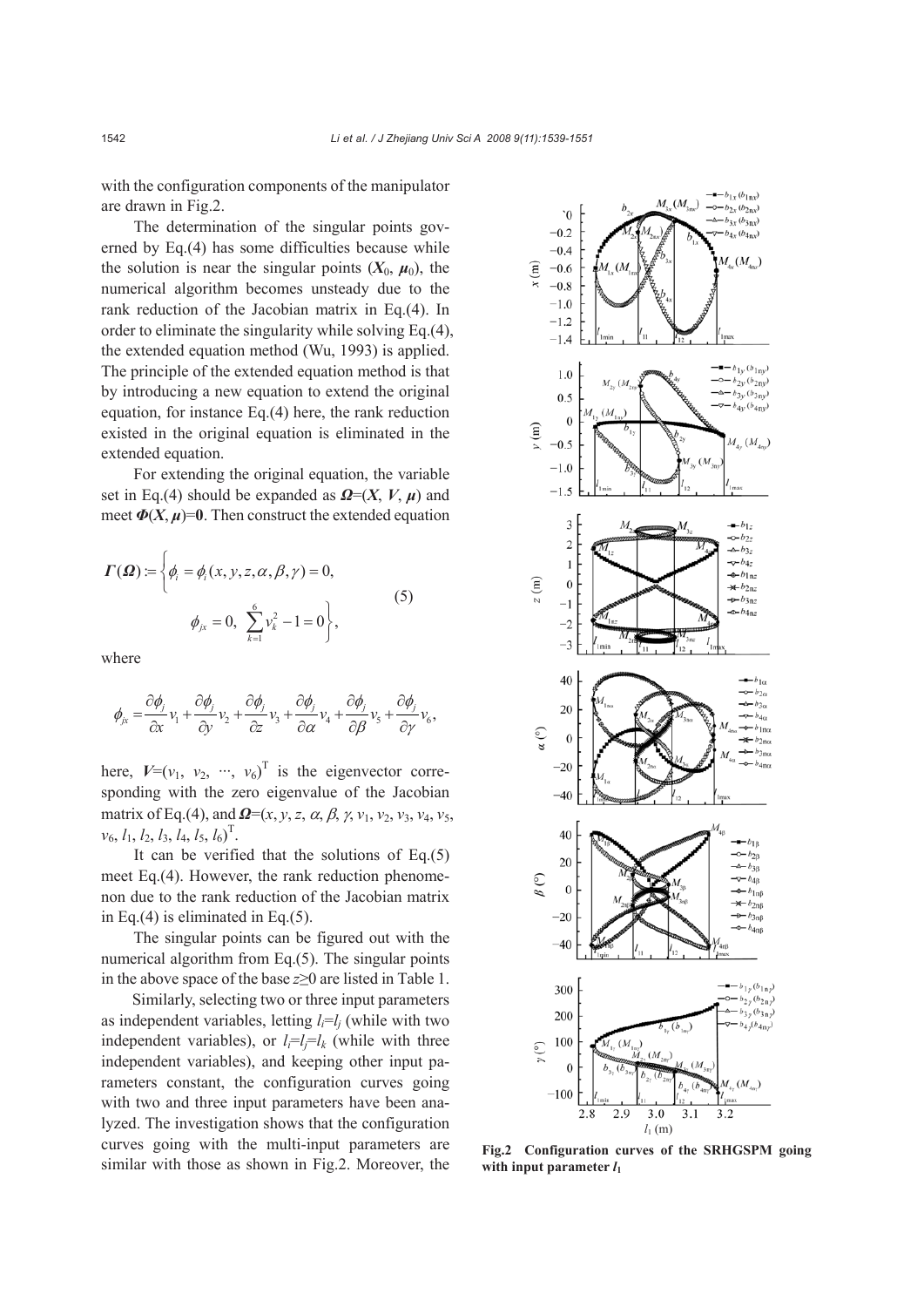|          | $\frac{1}{2}$ which is a produced to the state of the state of $\frac{1}{2}$ (i.e., $\frac{1}{2}$ ) |            |            |            |              |             |                   |                        |
|----------|-----------------------------------------------------------------------------------------------------|------------|------------|------------|--------------|-------------|-------------------|------------------------|
| Singular |                                                                                                     | Position   |            |            | Orientation  |             |                   | Value of Jacobian      |
| points   |                                                                                                     | x(m)       | v(m)       | z(m)       | $\alpha$ (°) | $\beta$ (°) | $\nu$ ( $\circ$ ) | matrix                 |
| $M_1$    | 0.31270                                                                                             | 0.05930    | $-0.05818$ | $-0.03682$ | 63.7695      | 0.1449      | $-531813$         | $-5.238\times10^{-13}$ |
| $M_{2}$  | 0.35952                                                                                             | $-0.01136$ | $-0.09910$ | 0.29714    | $-17.4806$   | 18 7434     | $-156831$         | $3.652\times10^{-11}$  |
| $M_{3}$  | 0.42534                                                                                             | 0.01290    | 0.10110    | 0.31942    | 22.6161      | $-6.2082$   | 17.3163           | $5.972\times10^{-10}$  |
| $M_{4}$  | 0.47846                                                                                             | $-0.00479$ | 0.09896    | 0.08300    | 59.6888      | 15 5 1 4 7  | 82.4794           | $-4.682\times10^{-13}$ |

**Table 1 Type-II singular points of the SRHGSPM (***z***≥0)**

configuration curves for the manipulators with irregularly distributed spherical joints both on the base and on the movable platform have been analyzed. The results show that they are similar with the curves as shown in Fig.2. Therefore, the singularity avoidance method set up based on the configuration curves as shown in Fig.1 can be applied to the singularity avoidance of the manipulator under action of the multiple input parameters.

# APPROACH TO TRAVERSE THE SINGULARITY HYPERSURFACE

# **Traversing the singularity hypersurface**

The task-space of the parallel manipulator has been divided into several different singularity-free regions by the singularity distribution hypersurface corresponding to a group of given pose parameters, as shown in Fig.5 in (Bandyopadhyay and Ashitava, 2006). Its projection in one plane can be expressed with Fig.3. In this figure, the configuration along which the manipulator moves close to the singular point is called the persistent configuration, and the corresponding configuration curve is called the persistent configuration curve or branch. The other configuration branch, which intersects with the persistent configuration branch at the singular point, is called the non-persistent configuration branch. The singularity hypersurface denoted with heavy line has divided the workspace into two singularity-free regions: the singularity-free region 1 and the singularity-free region 2.

When the manipulator approaches to the singular point, which is distributed on the singularity hypersurface, it has at least two kinds of configurations to embody: its persistent configuration or non-persistent configuration. Therefore, the motion direction of the manipulator at the singular point is uncertain. To give out a concrete motion within the whole



**Fig.3 Manipulator traverses the singularity hypersurface**

workspace, the manipulator should have the capability to traverse the singularity hypersurface and move from one singularity-free region to another with a desired configuration. Therefore, investigation of the method for the manipulator to traverse the singularity hypersurface with a desired configuration is of important significance for the motion certainty of the manipulator in the whole workspace.

Since the persistent configuration and the non-persistent configuration correspond to the same group of the input parameters, if the manipulator can traverse the singularity hypersurface along the persistent configuration curve and the non-persistent configuration curve before and after traversing the hypersurface, the manipulator can traverse the singularity hypersurface along other configuration curve undoubtedly. The reason is that in the latter case, one group of input parameters has only one configuration to correspond; However, in the former case, one group of input parameters has at lest two configurations to correspond. Comparing with the former case, the latter is relatively simple. Therefore, in this paper, to investigate the approach for the parallel manipulator to traverse the singularity hypersurface, the case that the manipulator moves along the persistent and non-persistent configuration curves before and after traversing the singularity hypersurface is taken as the object.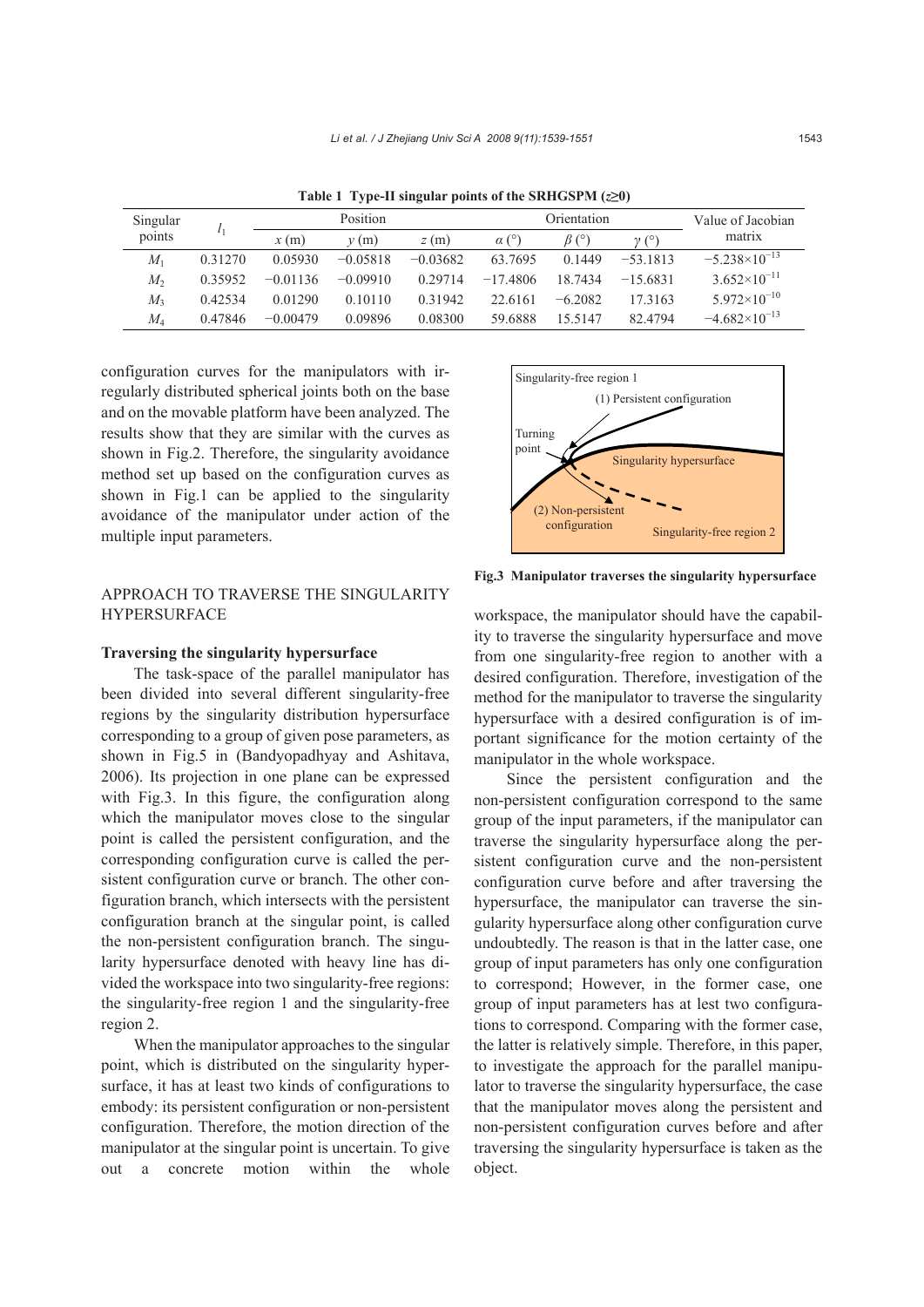#### **Maximum loss control domain**

A concept of the maximum loss control domain (MLCD) (Wang *et al*., 2005) is elucidated briefly in Fig.4. In this figure,  $\varepsilon$  is the output precision of the extendable legs, which is guaranteed by the control system,  $P_{pi}$  and  $P_{nni}$  are two points corresponding to  $\varepsilon$ on the persistent and non-persistent configurations, respectively. When the manipulator arrives to the local zone  $l_j \in (l_{jM}, l_{jM} + \varepsilon)$ , because the self-motion in this local zone is permitted by the output precision of the system, the manipulator can obtain local free-motion from  $P_{pi}$  to  $P_{npi}$  on the configuration component  $X_i$ . Therefore, the motion of the manipulator in this local zone is uncertain. In order to obtain the concrete motion at the vicinity of the singular point, the manipulator should not arrive to the borders defined by points  $P_{pi}$  and  $P_{npj}$ , i.e.,  $S_{bi} = \min\{S_{pi}, S_{npj}\}\$ should be greater than  $\varepsilon$ . Then the MLCD for one component of the configuration is defined as

$$
\delta_{1i} = \begin{cases} \left| MP_{pi} \right| = k\varepsilon, \text{ if } S_{pi} < S_{npi}, \\ \left| MP_{npi} \right| = k\varepsilon, \text{ if } S_{pi} > S_{npi}, \end{cases} \quad i = 1, 2, \cdots, 6, \quad (6)
$$

where  $k > 1.5$  is a safety coefficient.



**Fig.4 Maximum loss control domain** 

Then, the MLCD is

$$
\delta_1 = \max{\delta_i, i=1, 2, \cdots, 6}.
$$
 (7)

Obviously, when the manipulator moves beyond the MLCD at the vicinity of the singular point, the motion of the manipulator is concrete. The calculation method for the MLCD had been presented in (Wang *et al*., 2005).

# **Approach to traverse the singularity hypersurface**

It had been found in (Wang and Li, 2008) that all

configuration branches converged in the same singular point in the unperturbed system will be separated in the disturbed system while the suitable disturbances are introduced into the system. It gives us a hint to set up a method for the manipulator to traverse the singularity hypersurface. Introducing the disturbances into the extendable legs, i.e.,  $l_i = l_{iM_i} + \Delta l_i$ , it is observed that the negative disturbance  $(\Delta l_i < 0)$  and the positive disturbance  $(\Delta l_i>0)$  will cause the perturbed configuration curves and the singular point to move towards the left and the right, respectively. The disturbance which makes the perturbed configuration curves and the singular point move towards the left or the right is called the singular point transfer disturbance.

Generally, the singular point transfer disturbance cannot make sure that the manipulator chooses its non-persistent configuration after ending the disturbance. For the parallel manipulator to traverse the singularity hypersurface with its non-persistent configuration, the pose disturbance should be added. To make the perturbed configuration branch more close to its non-persistent configuration branch, so that the perturbed configuration can be transformed into its non-persistent one within the MLCD.

The approach for the manipulator to traverse the singularity hypersurface is illustrated in Fig.5. In this figure,  $c_g$  is a given control trace of the configuration of the movable platform, which passes through the singular point  $M_m$ ,  $c_{g-}$  and  $c_{g+}$  are the persistent configuration curve and the non-persistent configuration curve, respectively. Suppose that the manipulator moves close to the singular point  $M_m$  along its  $c_{g-1}$ . Under the suitable magnitude of the singular point transfer disturbance, the disturbed singular point *Mm*′ moves towards the right with the displacement of the radius of the MLCD  $\delta_1$  to  $M_m$ ". Then the pose disturbance is applied to guarantee that the perturbed persistent configuration curve *c*g−′ is more close to its non-persistent configuration curve  $c_{g+}$ . In this way, the perturbed persistent configuration curve *c*g−′′ can be transformed into its non-persistent configuration curve *c*<sub>g+</sub>. While the persistent configuration curve *c*<sub>g−</sub> is transformed into its non-persistent configuration curve  $c_{g+}$ , it means that the persistent configuration of the manipulator has been transformed into its non-persistent one. Therefore, the singularity hypersurface has been traversed.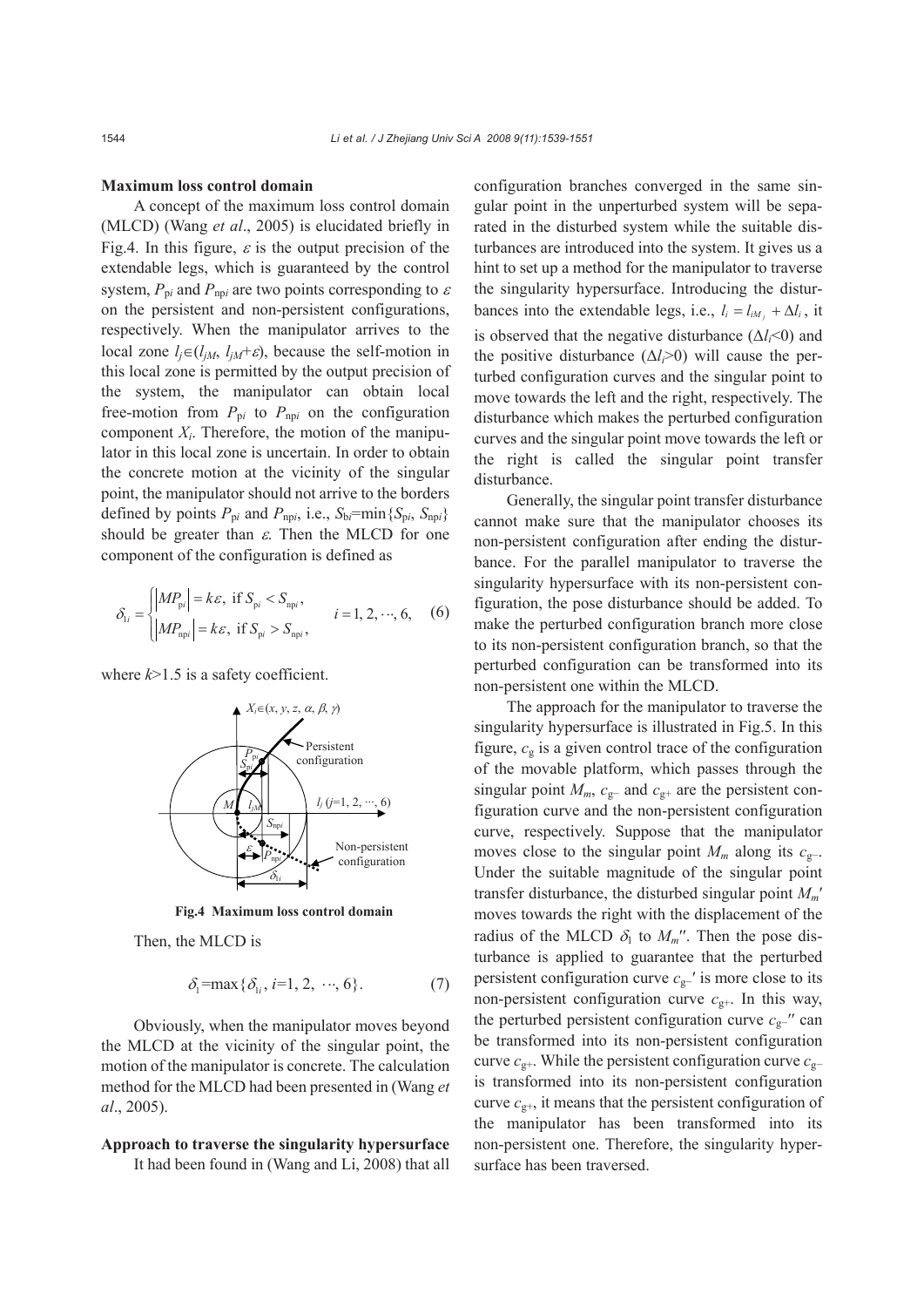

**Fig.5 Approach for the manipulator to traverse the singularity hypersurface** 

# DETERMINATION OF DISTURBANCES

# **Singular point transfer disturbance**

1. Input parameter to apply the disturbance

For the sake of decreasing the amplitude of the applied disturbance, the singular point transfer disturbance should be applied to the extendable leg whose length increment is more sensitive to the transitions of the perturbed configuration curves and singular point. For this reason, here, the perturbed sensitive coefficient is defined to express the capability for the disturbance applied to the *i*th input parameter to shift the singular point. Letting Δ*Mmi* express the displacement of the perturbed singular point  $M_{mi}$ <sup>'</sup> relative to  $M_m$  under the disturbance  $\Delta l_i$  applied to the input parameter  $l_i$ , then the perturbed sensitive coefficient for *i*th input parameter is defined as

$$
\overline{k}_{m1i} = \Delta M_{mi} / \Delta l_i, \ \ i=1, 2, \cdots, 6. \tag{8}
$$

The calculation of  $\overline{k}_{m i}$  is as follows. Adding an increment  $\Delta l_i$  ( $\Delta l_i > \delta_1$ ) to the input parameter  $l_i$ , and substituting  $l_i = l_{iM_{i+1}} + \Delta l_i$  for  $l_i$  in Eq.(5), with the Newton-Raphson method, we can obtain the new perturbed singular point *Mmi*′. The displacement of the perturbed singular point *Mm*′ is Δ*Mmi*′=*Mmi*′−*Mm*. For instance, the perturbed sensitive coefficients corresponding to the different input parameters at the singular point  $M_2$  are listed in Table 2. In this table, the positive value means that the positive disturbance applied to the input parameter  $l_2$  will lead the perturbed singular point  $M_{22}$ <sup>'</sup> to move towards the right, the negative value in reverse. It is obvious that the disturbance applied to the second input parameter is the most sensitive one to shift the singular point  $M_2$ . Therefore, it is an idea to apply the disturbance to the second input parameter  $l_2$ .

The perturbed sensitive coefficient set relative to Table 2 is

$$
\sum k_{m1} = \{ \overline{k}_{m1i} \in R \mid \Delta l_1 \mid \le \varepsilon \}, \ i = 2, 3, \cdots, 6. \quad (9)
$$

**Table 2 Perturbed sensitive coefficients (PSC) at the singular point** *M***<sup>2</sup>**

| <b>PSC</b>           | Value | PSC       | Value    |
|----------------------|-------|-----------|----------|
| $k_{212}$            | 1.27  | $k_{215}$ | 0.83     |
| $k_{213}$            | 0.05  | $k_{216}$ | $-0.714$ |
| $\overline{k}_{214}$ | 0.02  |           |          |

2. Amplitude of the singular point transfer disturbance

The steps to calculate the singular point transfer disturbances are as follows:

(1) Make certain of the transfer direction of the singular point, in which the perturbed persistent configuration branch is close to the non-persistent configuration branch. For instance, at the singular point *M*2, the direction is towards the right.

(2) Figure out the maximum perturbed sensitive coefficient,  $\overline{k}_{mlj} = \max_{i} {\{\overline{k}_{mli}\}}, i = 1, 2, \dots, 6$ , based on Eq.(9), and apply the disturbance to the input parameter  $l_i$ . At the singular point  $M_2$ , from Table 2, the singular point transfer disturbance should be applied to the input parameter  $l_2$ .

(3) Determine the amplitude of the disturbance. For the precision of the input parameters  $\varepsilon$ , determine the radius of the MLCD  $\delta_1$  based on the calculation approach supplied by (Wang *et al*., 2005). The amplitude of the applied disturbance to the input parameter  $l_i$  should meet

$$
\Delta l_{m1} = \frac{\delta_1}{\overline{k}_{m1j}} > \varepsilon. \tag{10}
$$

The above inequality is utilized to guarantee that the perturbed singular point locates beyond the radius of the MLCD  $\delta_1$  corresponding to the singular point. For instance, as shown in Fig.5, the distance between  $M_m$  and  $M_m'$  should be greater than the radius of the MLCD  $\delta$ <sub>1</sub>.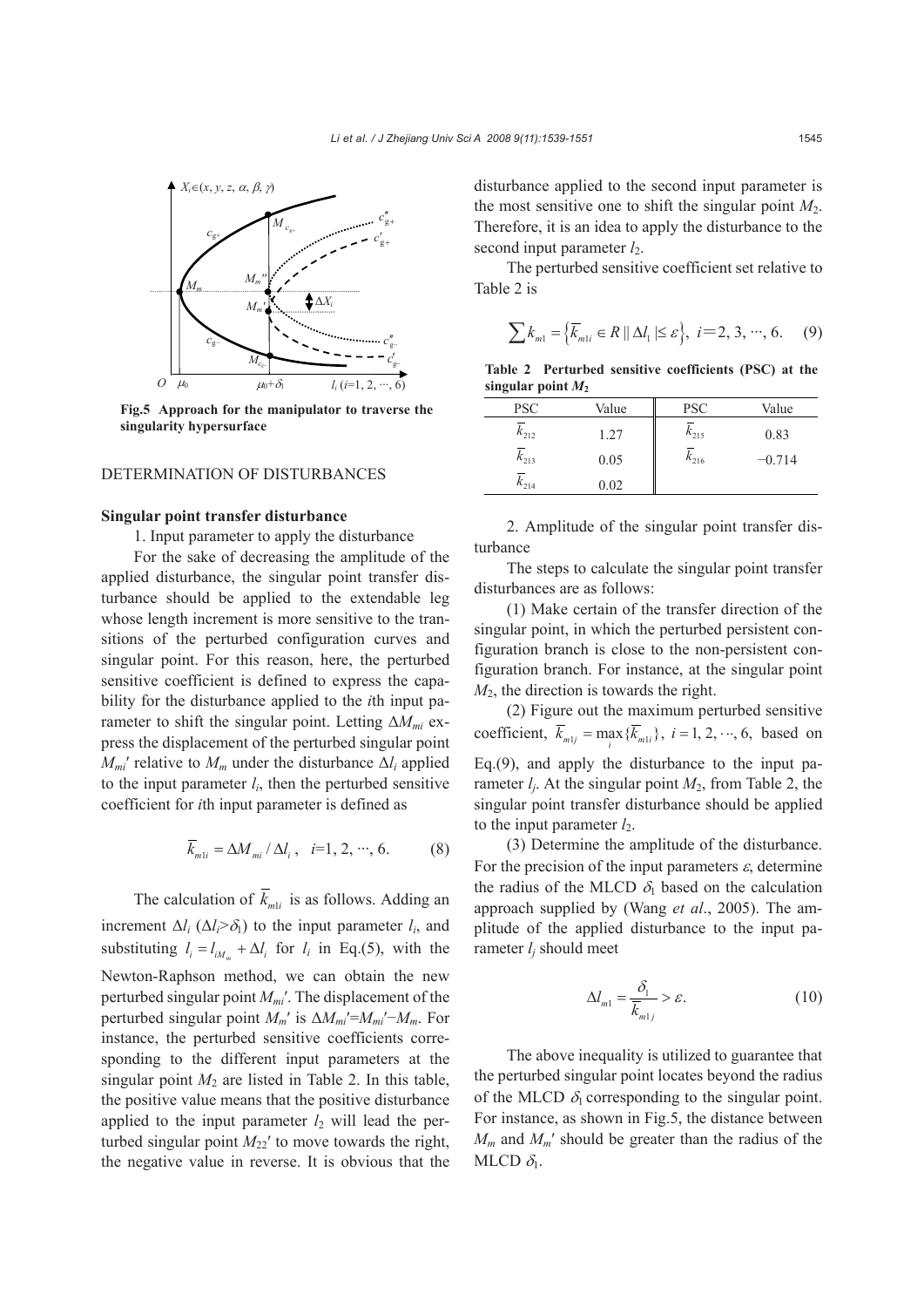#### **Pose disturbances**

1. Pose component to apply disturbance

Similarly, for reducing the amplitude of the disturbance, the pose disturbance should be applied to this kind of component of the configuration: within the MLCD, if the disturbance applied to the component leads it to convert from its perturbed persistent configuration to its non-persistent one, the other components will be certainly transformed from their perturbed persistent configurations to their non-persistent ones, respectively.

For choosing the component of the configuration to apply the disturbance, the configuration convert coefficients are defined here. Suppose that M<sub>c</sub> and  $M_{c<sub>ex</sub>}$  are two intersecting points of the two configuration branches (persistent one and non-persistent one) with the boundary line relative to the MLCD, as shown in Fig.5. Obviously, the smaller the distance between  $M_{c_{o_{-}}}$  and  $M_{c_{o_{+}}}$ , the easier the component converts from its persistent configuration *c*g− to its non-persistent configuration  $c_{g+}$ . Thus, the configuration convert coefficients are defined as Eq.(11):

$$
\eta_{X_i} = \frac{\left| X_{ic_{g^-}} - X_{ic_{g^+}} \right|}{\sqrt{\left( x_{c_{g^-}} - x_{c_{g^+}} \right)^2 + \left( y_{c_{g^-}} - y_{c_{g^+}} \right)^2 + \left( z_{c_{g^-}} - z_{c_{g^+}} \right)^2}},
$$
\n
$$
\eta_{X_i} = \frac{\left| X_{ic_{g^-}} - X_{ic_{g^+}} \right|}{\sqrt{\left( \alpha_{c_{g^-}} - \alpha_{c_{g^+}} \right)^2 + \left( \beta_{c_{g^-}} - \beta_{c_{g^+}} \right)^2 + \left( \gamma_{c_{g^-}} - \gamma_{c_{g^+}} \right)^2}},
$$
\n
$$
X_i \in (\alpha, \beta, \gamma).
$$
\n(11)

The configuration convert coefficients have reflected the extents for one configuration component to convert from its persistent configuration to its non-persistent one. The numerical analysis shows that when the pose disturbance is applied to the fourth ascending order component, usually, all six components of the configuration will be converted from their persistent configurations to their non-persistent ones. 2. Amplitude of pose disturbance

The pose disturbance should make the disturbed persistent configuration more close to its non-persistent one. The mathematical condition of this requirement is shown in Eq.(12):

$$
\left| X_{ic_{g^-}^*} - X_{ic_{g^*}} \right| \leq \frac{1}{2} \left| X_{ic_{g^-}} - X_{ic_{g^*}} \right|, l_1 \in (l_{1M_m}, l_{1M_m} + \varepsilon). \tag{12}
$$

The steps to determine the pose disturbance are:

(1) Calculate the position of the disturbed singular point  $M_m'$  under the singular point transfer disturbance.

Applying the singular point transfer disturbance  $\Delta l_i = \delta_i / \overline{k}_{mli} > \varepsilon$  to the input parameter  $l_i$ , letting  $l_i = l_{iM_m} + \Delta l_i$ , here  $l_{iM_m}$  is the value of  $l_i$  at the singular point  $M_m$ , and substituting it into Eq.(5), then, we can obtain the disturbed singular point *Mm*′ (such as  $M_{20}$ <sup>'</sup> in Fig.5). Since the MLCD belongs to the germ space, the disturbed singular point  $M_m'$  is usually at the boundary of the MLCD relative to the undisturbed singular point *Mm*.

(2) Determine the pose component  $X_i$  to apply the pose disturbance according to the ascending order of the configuration convert coefficients determined by Eq.(11). Let  $M_m''$  be an intersecting point of the symmetrical line of the persistent configuration and the non-persistent one with the boundary line of the MLCD, then, the amplitude of the applied pose disturbance is  $\Delta X = M_m' - M_m''$ .

(3) Calculate the perturbed increment for each input parameter corresponding to Δ*Xi*.

Suppose that the inverse kinematics for the parallel manipulator is

$$
l_n = \mu_n(x, y, z, \alpha, \beta, \gamma), \ n = 1, 2, \cdots, 6. \tag{13}
$$

The perturbed increments for each input parameter corresponding to Δ*Xi* are

$$
\Delta l_n = \frac{\partial \mu_n}{\partial X_i} \Delta X_i = \overline{k}_{m2n} \Delta X_i, n = 1, 2, \cdots, 6. \tag{14}
$$

 $\overline{k}_{m2n}$  in Eq.(14) is called the pose disturbance sensitive coefficient. And it should meet Eq.(15):

$$
\sum k_{m2} = \left\{ \overline{k}_{m2n} \Delta X_i \in R \, \bigg| \, X_{ic_{g-}^r} - X_{ic_{g+}} \bigg| \le \frac{1}{2} \bigg| X_{ic_{g-}} - X_{ic_{g+}} \bigg| \right\},\,
$$
\n
$$
X_i \in (x, y, z, \alpha, \beta, \gamma). \tag{15}
$$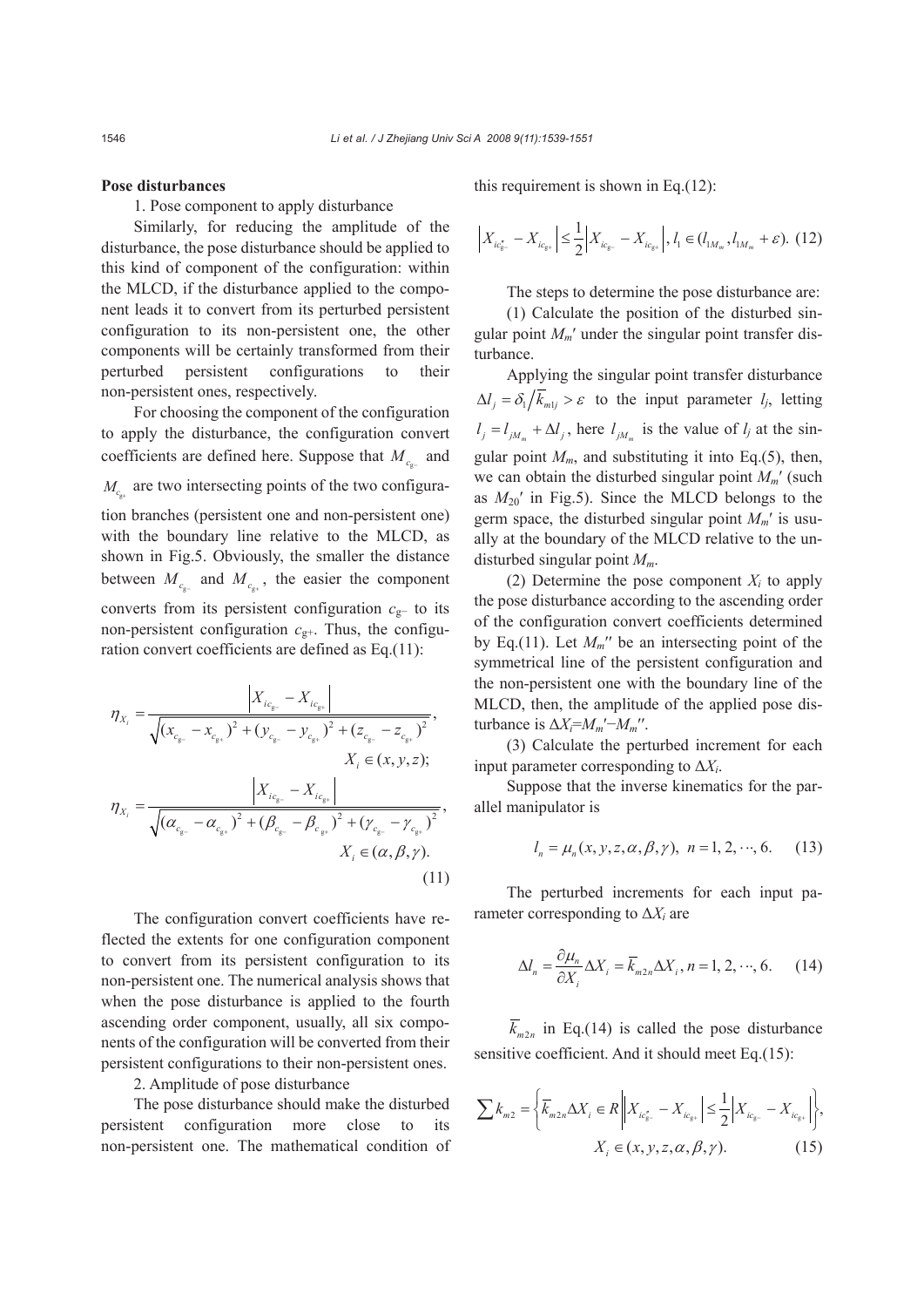#### **Procedure to construct the disturbance function**

According to the configuration curves going with the single input parameter, as shown in Fig.2, in the above space of the based, there are four singular points. The configuration bifurcation behaviors at the singular point  $M_1$  are similar with those at the singular point  $M_2$ , and the configuration bifurcation behaviors at the singular point  $M_3$  are similar with those at the singular point *M*4. Therefore, if the construction of the disturbance function at one singular point, such as at the singular point  $M_2$ , is mastered, the disturbance function at other singular points can be constructed similarly. The procedure to construct the disturbance functions at singular points is listed in Table 3.

# EXAMPLE

Here take the singular point  $M_2$  as an example to illustrate the approach to construct the disturbance functions. In this example, the manipulator is close to the singular point  $M_2$  along the configuration curve  $b_3$ . After passing through the singular point, the manipulator should move along its non-persistent configuration  $b_7$ .

#### **Disturbance functions**

1. Turning point transfer disturbance function

According to Table 2, the disturbance applied to the input parameter  $l_2$  is the most sensitive one to the transition of the perturbed configuration curves and singular point. Therefore, the singular point transfer disturbance should be applied to the input parameter *l*2. When the output precision of the input parameters, which is guaranteed by the control system of the parallel manipulator, is  $\varepsilon=0.0001$  m, the radius of the MLCD calculated based on (Wang *et al*., 2005) is  $\delta_1=0.001$  m. Based on Eq.(10), the minimum amplitude of the singular point transfer disturbance applied to the extendable leg  $l_2$  is

$$
\Delta l_{21} = \frac{\delta_1}{\overline{k}_{212}} = 0.000787 > \varepsilon.
$$
 (16)

Then, the linear disturbance function is

$$
l_{21i} = f_{21}(l_2) = \begin{cases} \left(1 - \frac{l_1 - l_{11}}{\delta_1}\right) \frac{\delta_1}{\overline{k}_{212}}, & i = 2, \\ 0, & i = 1, 3, 4, 5, 6. \end{cases}
$$
(17)

# 2. Pose disturbance function

Based on Eq.(11), the configuration convert coefficients at the singular point *M*2 are calculated and listed in Table 4.

Table 3 The procedure to construct the disturbance functions at  $M_m$ ,  $m \in (1, 2, 3, 4)$ 

| Goal                                            | Procedure                                                                                                                                                                                                                                                                                                                                                                                                                                                                                                                                                                                                                                                                                                                              |  |  |  |  |
|-------------------------------------------------|----------------------------------------------------------------------------------------------------------------------------------------------------------------------------------------------------------------------------------------------------------------------------------------------------------------------------------------------------------------------------------------------------------------------------------------------------------------------------------------------------------------------------------------------------------------------------------------------------------------------------------------------------------------------------------------------------------------------------------------|--|--|--|--|
| Determining the sin-                            | (1) Make certain of the transfer direction of the singular point, in which the perturbed per-<br>sistent configuration branch is close to the non-persistent configuration branch;<br>(2) Figure out the maximum perturbed sensitive coefficient: $\overline{k}_{mlj} = \max{\{\overline{k}_{mli}\}\}\,$ , $i=1, 2, , 6$ ,                                                                                                                                                                                                                                                                                                                                                                                                             |  |  |  |  |
| gular point<br>transfer<br>disturbance          | based on Eq. $(9)$ ;<br>(3) Determine the amplitude of the disturbance applied to the input parameter $l_i$ :<br>$\Delta l_{m1} = \delta_1 / \overline{k}_{m1} > \varepsilon$                                                                                                                                                                                                                                                                                                                                                                                                                                                                                                                                                          |  |  |  |  |
| Determining the pose<br>disturbances            | (4) Calculate the position of the disturbed singular point $M_m$ under the singular point transfer<br>disturbance;<br>$(5)$ Calculate the configuration convert coefficients determined by Eq. (11), and the pose<br>disturbance is applied to the fourth ascending order component;<br>(6) Calculate the amplitude of the applied pose disturbance according to Eq. $(12)$ :<br>$\Delta X_i = M_m' - M_m''$ ;<br>(7) Calculate the pose disturbance sensitive coefficients based on Eq.(13):<br>$\overline{k}_{m2n} = \partial \mu_n / \partial X_i$ , $n = 1, 2, \dots, 6;$<br>(8) Figure out the pose disturbances applied to each input parameters:<br>$\Delta l_n = k_{m2n} \Delta X_i$ , $n = 1, 2, \dots, 6$ , based on Eq.(14) |  |  |  |  |
| Constructing<br>linear<br>disturbance functions | $(9)$ Construct linear disturbance functions based on Eq. $(15)$ :<br>$l_n = \left(1 - \frac{l_1 - l_{1M_m}}{\delta_1}\right) \overline{k}_{m2n} \Delta X_i + \left\{ \left(1 - \frac{l_1 - l_{1M_m}}{\delta_1}\right) \frac{\delta_1}{\overline{k}_{m1n}} \right\}$ , $n = 1, 2, , 6$                                                                                                                                                                                                                                                                                                                                                                                                                                                 |  |  |  |  |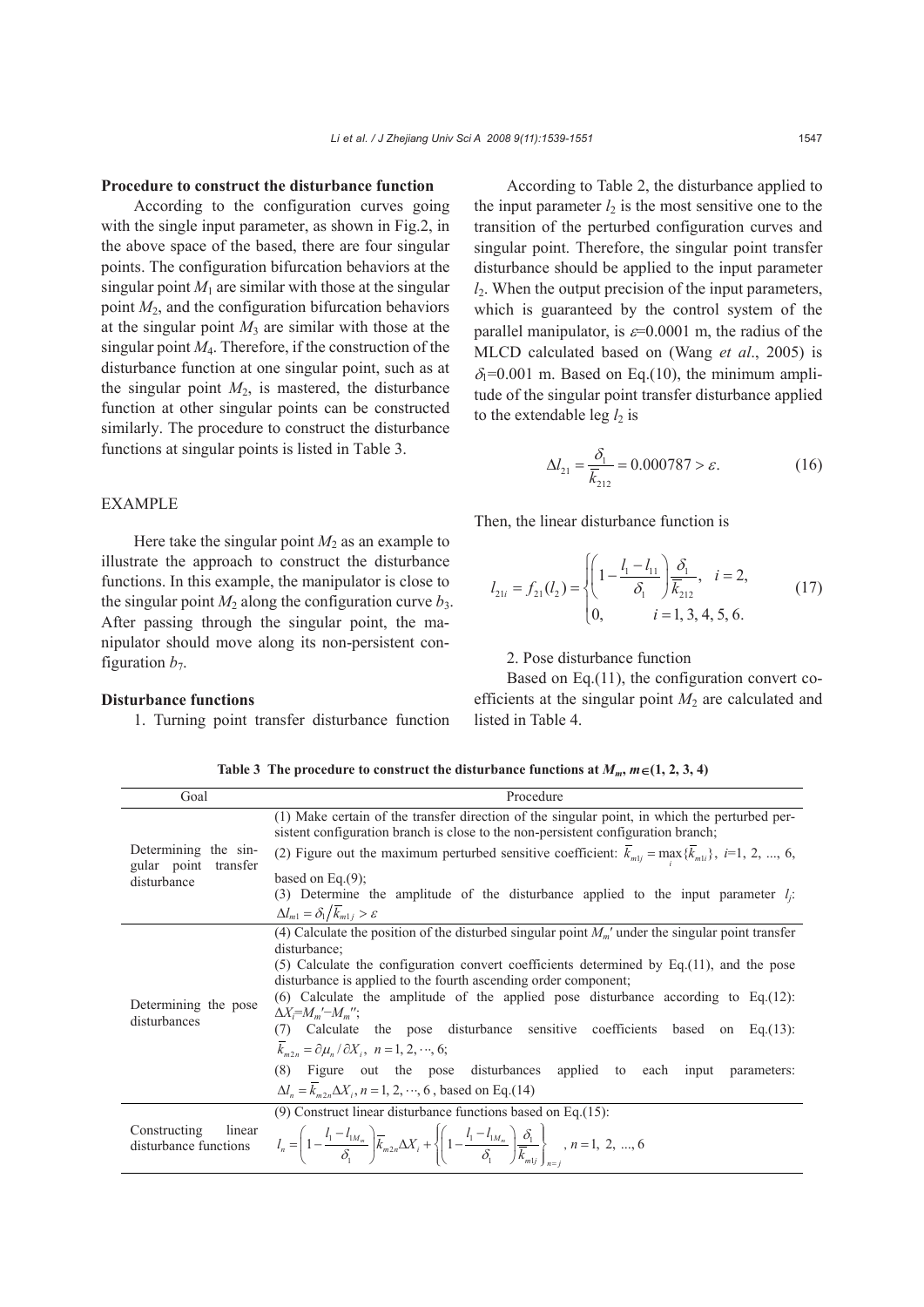**Table 4 Configuration convert coefficients at the sin**gular point  $M_2^*$ 

| $l_1$ (m) | $n_{\rm v}$ | $\eta_{v}$ | η,                                                                                                                 | $\eta_{\alpha}$ | $\eta_B$ | $\eta_{\nu}$ |
|-----------|-------------|------------|--------------------------------------------------------------------------------------------------------------------|-----------------|----------|--------------|
|           |             |            | 0.4895 0.6065 0.7307 0.3136 0.6769 0.7226 0.1401                                                                   |                 |          |              |
|           |             |            | $R_1$ =1 m, $R_2$ =2 m, $\alpha_1$ =50°, $\alpha_2$ =20°, $l_i$ =2.0 m, $\varepsilon$ =0.0001 m, $\delta$ =0.001 m |                 |          |              |

The ascending order of the configuration convert coefficients at the singular point  $M_2$  is

$$
\eta_{\gamma} < \eta_{z} < \eta_{\alpha} < \eta_{\beta} < \eta_{y}.
$$
\n(18)

From this ascending order, the pose disturbance should be applied to the component  $\alpha$ . The amplitude of the applied pose disturbance Δ*Xi*=*Mk*′−*Mk*′′ corresponding to the component  $\alpha$  is  $\Delta \alpha = 0.40201584^{\circ}$ . Based on Eqs.(13) and (14), the pose disturbance sensitive coefficients  $\overline{k}_{22n}$  ( $n=1, 2, \cdots, 6$ ) corresponding to  $\Delta \alpha$  at the singular point  $M_2$  are listed in Table 5.

**Table 5**  $\bar{k}_{22n}$  ( $n=1, 2, ..., 6$ ) corresponding to  $\Delta \alpha$  at the **singular point** *M***<sup>2</sup>**

| $n_{22n}$ | Value  | $n_{22n}$ | Value     |
|-----------|--------|-----------|-----------|
| $k_{211}$ |        | $k_{214}$ | 0.0342    |
| $k_{212}$ | 0.0228 | $k_{215}$ | $-0.0400$ |
| $k_{213}$ | 0.0570 | $k_{216}$ | $-0.0420$ |

The intention of  $\overline{k}_{221} = 0$  in Table 5 is for guaranteeing that the perturbed singular point is on the boundary of the MLCD corresponding to the singular point  $M_2$ .

While 
$$
\overline{k}_{224} = 0.0342
$$
 and  $\alpha'_{b3} = 12.3409$ 

$$
|\alpha'_{b3} - \alpha_{b7}| = 2.914 < |(\alpha_{b3} - \alpha_{b7})/2| = 3.124,
$$
 (19)

which means that Eq.(12) can be met.

Similarly, the linear pose disturbance functions applied to the input parameters relative to  $\Delta \alpha$  are

$$
l_{22n} = f_{22}(l_1) = (1 - (l_1 - l_{11})/\delta_1) \overline{k}_{22n} \Delta \alpha, \quad (20)
$$
  

$$
n = 1, 2, 3, 4, 5, 6.
$$

#### 3. Integrated disturbance functions

According to Eqs.(17) and (20), the integrated disturbance function is

$$
l_n = l_{22n} + l_{21n}
$$
  
=  $\left(1 - \frac{l_1 - l_{11}}{\delta_1}\right) \overline{k}_{22n} \Delta \alpha + \left\{ \left(1 - \frac{l_1 - l_{11}}{\delta_1}\right) \frac{\delta_1}{\overline{k}_{212}} \right\}_{n=2},$   

$$
n = 1, 2, 3, 4, 5, 6.
$$
 (21)

# **Trace for manipulator to traverse the singularity hypersurface**

1. Universal unfolding equation of the perturbed system

Supposing that  $(X_0, \rho_0)$  is a singular point, letting  $\overline{X} = X - X_0$ ,  $\overline{\rho} = \rho - \rho_0$ , and with *X* and  $\rho$  to express  $\bar{X}$  and  $\bar{\rho}$ , respectively, then we can obtain the configuration bifurcation equation at the vicinity of the singular point corresponding to the configuration Eq.(3) as follows:

$$
f_i = x^2 + y^2 + z^2 + c_{1i}x + c_{2i}y + c_{3i}z - c_{64i}l_i - l_i^2
$$
  
+
$$
c_{0i} + \sum_{j=1}^{6} [c_{(3+j)i} + c_{(9+j)i}z]v_j
$$
  
+
$$
\sum_{k=1}^{16} [c_{(15+k)i} + c_{(31+k)i}x + c_{(47+k)i}y] \omega_k = 0,
$$
  
 $i = 1, 2, \dots, 6,$  (22)

where,

 $\bm{v} = \{v_j\}_{j=1, 2, \cdots, 6} = \{\cos\beta, \cos\alpha \cos\beta,$ 

 $\sin \alpha \cos \beta$ ,  $\sin \beta$ ,  $\cos \alpha \sin \beta$ ,  $\sin \alpha \sin \beta$ ,<sup>T</sup>,

 $\boldsymbol{\omega} = {\{\omega_k\}}_{k=1, 2, \cdots, 16} = {\cos \alpha \cos \gamma}, {\cos \beta \cos \gamma},$  $\cos \alpha \cos \beta \cos \gamma$ ,  $\sin \alpha \cos \gamma$ ,  $\sin \alpha \cos \beta \cos \gamma$ ,  $\sin \beta \cos \gamma$ ,  $\cos \alpha \sin \beta \cos \gamma$ ,  $\sin \alpha \sin \beta \cos \gamma$ ,  $\cos \alpha \sin \gamma$ ,  $\cos \beta \sin \gamma$ ,  $\sin \alpha \cos \beta \sin \gamma$ ,  $\sin \beta \sin \gamma$ ,  $\cos \alpha \sin \beta \sin \gamma$ ,  $\sin \alpha \sin \beta \sin \gamma$ ,  $\cos \alpha \cos \beta \sin \gamma$ ,  $\sin \alpha \sin \gamma$ <sup>T</sup>,

and  $c_{mi}$  ( $m=0, 1, 2, \cdots, 64$ ) are the constants relative to the dimensions of the mechanism.  $l_i$  are the output increments of six extensible legs at the vicinity of the singular point.

According to the universal unfold theory (Chen and Leung, 1998), while the disturbances are introduced into the system expressed with Eq.(21), the universal unfold equation corresponding to Eq.(22) is

$$
f_n = x^2 + y^2 + z^2 + \sum_{j=1}^{6} [c_{(3+j)n} + c_{(9+j)n}z]v_j
$$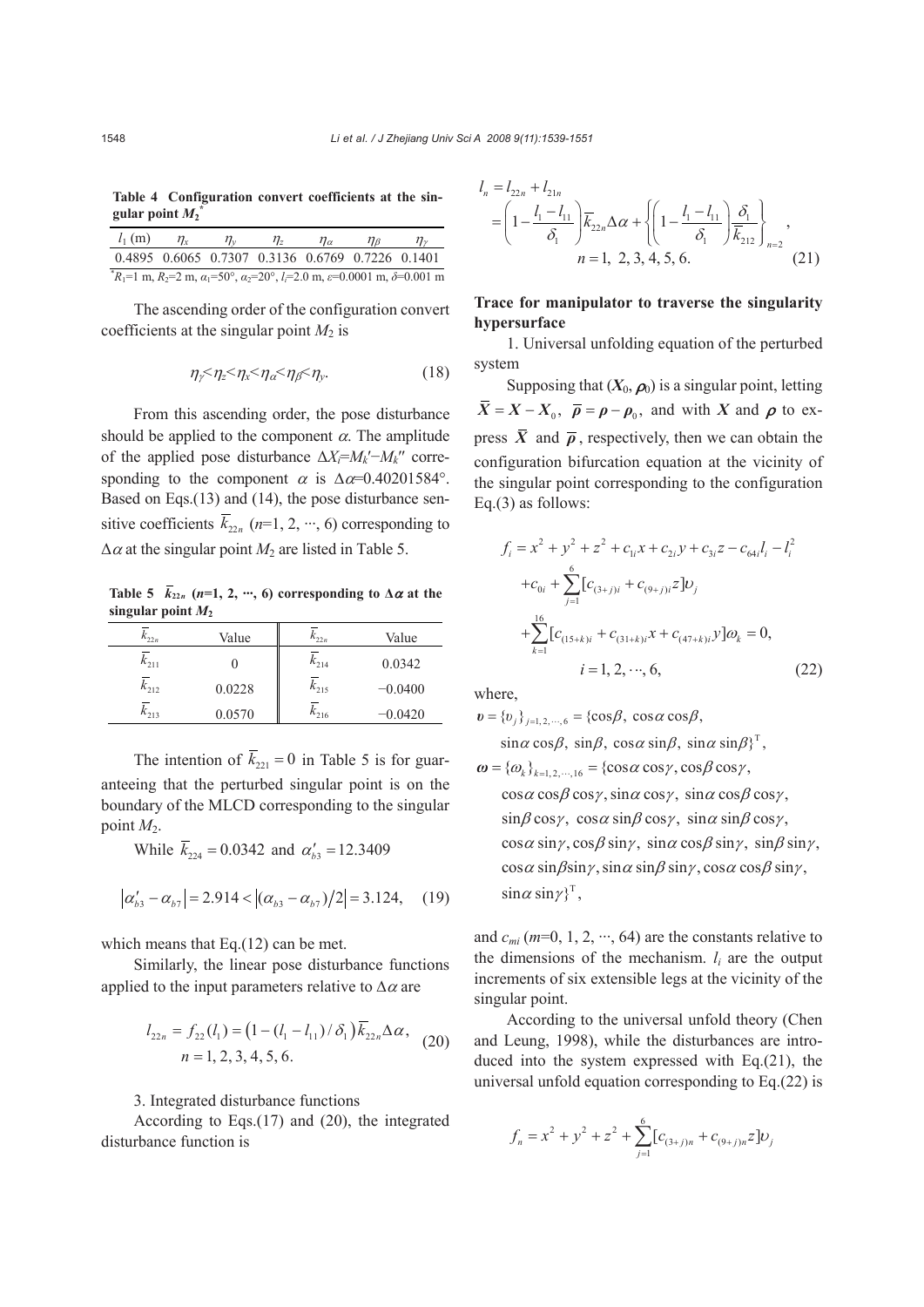$$
+\sum_{k=1}^{16} [c_{(15+k)n} + c_{(31+k)n}x + c_{(47+k)n}y]\omega_k
$$
  
\n
$$
-c_{64n} \left[ \left( 1 - \frac{l_1 - l_{1M_m}}{\delta_1} \right) \overline{k}_{m2n} \Delta \alpha + \left\{ \left( 1 - \frac{l_1 - l_{1M_m}}{\delta_1} \right) \frac{\delta_1}{\overline{k}_{m1j}} \right\}_{n=1} \right]
$$
  
\n
$$
+c_{1n}x + c_{2n}y + c_{3n}z
$$
  
\n
$$
-\left[ \left( 1 - \frac{l_1 - l_{1M_m}}{\delta_1} \right) \overline{k}_{m2n} \Delta \alpha + \left\{ \left( 1 - \frac{l_1 - l_{1M_m}}{\delta_1} \right) \frac{\delta_1}{\overline{k}_{m1j}} \right\}_{i=n} \right]^2
$$
  
\n
$$
+c_{0n} + g_n = 0, \quad n = 1, 2, \dots, 6,
$$
  
\nwhere  
\n
$$
g_n = 2[y'_\Delta (\cos \alpha \sin \beta \cos \gamma + \sin \alpha \sin \gamma)x
$$

 $+ y'_{A_n} (\cos \alpha \sin \beta \sin \gamma - \sin \alpha \cos \gamma) y$  $y'_{A_n}$ zcos  $\alpha$  cos  $\beta$  – (cos  $\alpha$  sin  $\beta$ cos  $\gamma$ +  $\sin \alpha \sin \gamma$ )  $y'_{A_n} x_{B_n}$  +  $(\sin \alpha \cos \gamma)$  $- \cos \alpha \sin \beta \sin \gamma$ )  $y'_{A_n} y_{B_n}$   $\overline{k}_{m2n} \Delta X_i$ . *n*  $n - 2Ly_A$ 

Eq.(23) is utilized to figure out the perturbed configuration curves.

2. Figure out the disturbance values to be applied at each trace point

Since the MLCD is very small, and the integrated disturbance functions belong to linear functions, the displacement of the singular point  $M_2$  caused by the singular point transfer disturbance can be linearly divided corresponding to the singular point transfer disturbance. Similarly, the displacement of the singular point  $M_2$  caused by the pose disturbances can be linearly divided corresponding to the pose disturbances. For this consideration, the integrated disturbance is equally divided into three (or other number) portions corresponding to  $\Delta \alpha_k = k \Delta \alpha/3$ ,  $k=1, 2, 3$ .

Under the disturbances applied to the input parameters, which are

$$
\Delta l_{nk} = \left(1 - \frac{l_1 - l_{11}}{\delta_1}\right) \overline{k}_{22n} \Delta \alpha_k + \left\{ \left(1 - \frac{l_1 - l_{11}}{\delta_1}\right) \frac{\delta_1}{\overline{k}_{212}} \right\}_{n=2},
$$
  
n=1, 2, ..., 6; k=1, 2, 3, 4, (24)

and listed in Table 6, the perturbed singular points will be transferred from  $M_2$  ( $M_{21}$ ) to  $M_{22}$ ,  $M_{23}$  and  $M_{24}$ in turn. Based on the universal unfold Eq.(23), the perturbed configuration curves under the disturbances of Eq.(24) can be figured out then. Similarly, the perturbed trace points from  $N_1$  to  $N_2$ ,  $N_3$ , and to  $M_{24}$ under the disturbances of Eq.(24) can be obtained by solving Eq.(23). The perturbed configuration curves  $b_{3k}$  ( $k=1, 2, 3, 4$ ) and the perturbed trace points are drawn in Fig.6.



**Fig.6 Traces for the manipulator to pass through the singular point with its non-persistent configuration** 

Since the perturbed process takes place in a very small domain, all of the nonlinear functions can be linearized. Then the perturbed trace points can be considered as the combinations of the singular point transfer disturbance and the pose disturbances. The singular point transfer disturbance makes the perturbed trace point move towards the right horizontally with the distance  $\delta_1 k/3$ ,  $k=1, 2, 3$ . However, the pose disturbances make the perturbed trace point move towards the left horizontally with the distance  $k/(3|M_{24}M_2|_{\text{horizontal}}), k=1, 2, 3, \text{ and move upwards}$ with the distance  $k/(3|M_{24}N_1|_{\text{vertical}})$ ,  $k=1, 2, 3$ . The displacement  $\delta_1 k/3$ ,  $k=1, 2, 3$  and the displacement  $k/(3|M_{24}M_{2}|_{\text{horizontal}})$ ,  $k=1, 2, 3$  are nearly equal but in

**Table 6 Disturbance values applied for each extendable leg** 

| Table of Distancement values applied for each extendable reg- |                |                                                   |              |            |                |            |            |
|---------------------------------------------------------------|----------------|---------------------------------------------------|--------------|------------|----------------|------------|------------|
| Serial                                                        | Moving         | Disturbance values applied to each extendable leg |              |            |                |            |            |
| No.                                                           | point          | $\Delta l$                                        | $\Delta l_2$ | $\Delta l$ | $\Delta l_{4}$ | $\Delta l$ |            |
|                                                               |                |                                                   |              |            |                |            |            |
|                                                               | N <sub>2</sub> |                                                   | 0.00016      | 0.00040    | 0.00024        | $-0.00028$ | $-0.00030$ |
|                                                               | $N_{3}$        |                                                   | 0.00036      | 0.00091    | 0.00055        | $-0.00064$ | $-0.00067$ |
| 4                                                             | $M_{24}$       |                                                   | 0.00059      | 0.00158    | 0.00096        | $-0.00104$ | $-0.00106$ |
|                                                               | $N_{4}$        |                                                   |              |            |                |            |            |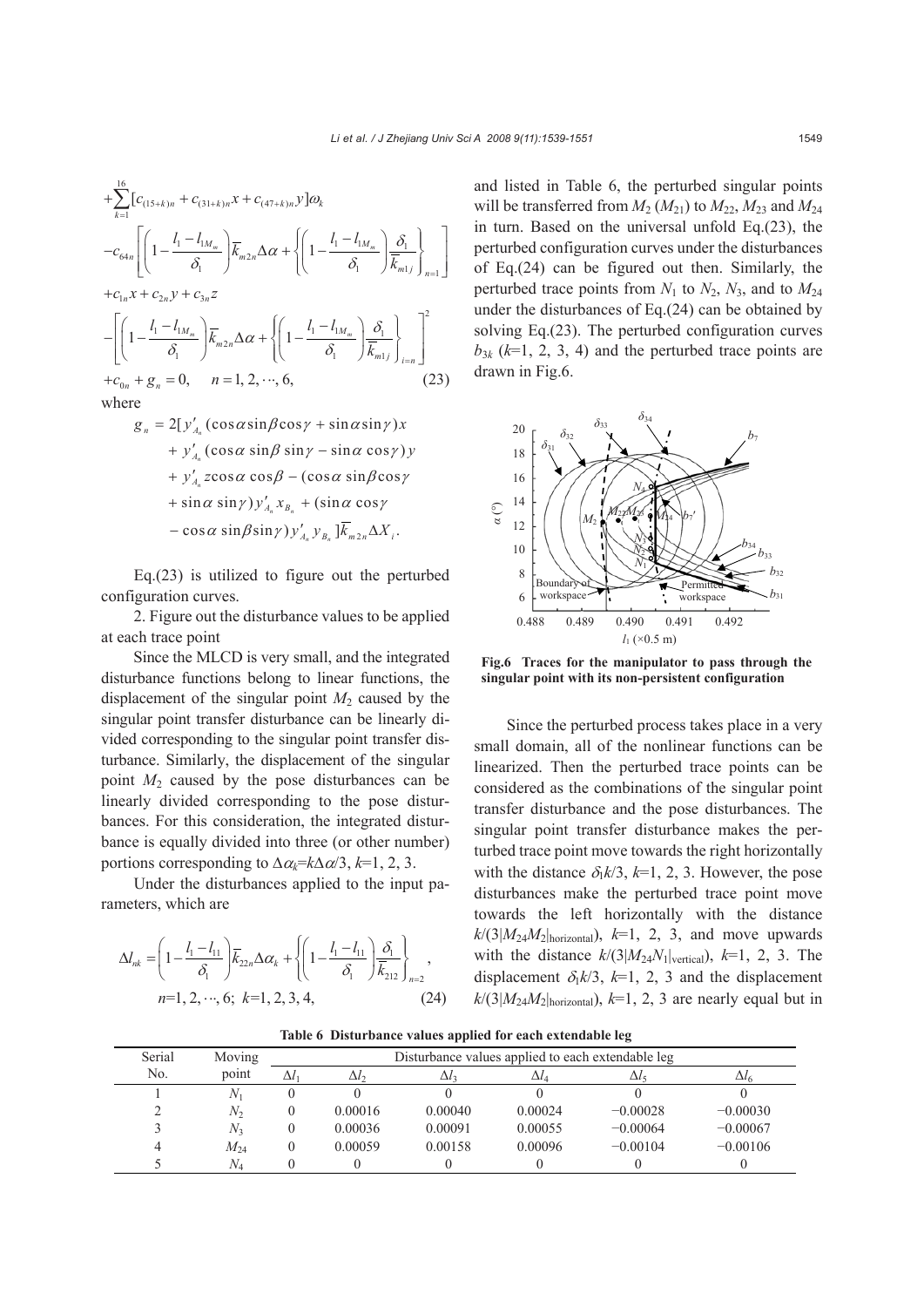reverse directions. Therefore, the perturbed trace point moves upwards almost.

3. Traces pass through the singular point with non-persistent configuration

When the manipulator moves along branch  $b_{31}$ close to  $N_1$ , which is an intersect point of the circle centered at the singular point  $M_2$  with the radius of the MLCD  $\delta_1$ , the integrated disturbance functions corresponding to Eq.(24) are applied to the input parameters respectively. Under the actions of the disturbances, the manipulator will pass through points  $N_2$ ,  $N_3$  until to the perturbed singular point  $M_{24}$  in turn. Simultaneously, the persistent configuration branch  $b_3$  is converted gradually from  $b_{31}$  to  $b_{32}$ ,  $b_{33}$ , until to  $b_{34}$ . Since the perturbed trace  $b_{34}$  goes through the perturbed singular point *M*24, when the manipulator moves to this perturbed singular point  $M<sub>24</sub>$ , the configuration of the manipulator has been transformed from its original configuration to its non-persistent one entirely. After the manipulator passes through this point, the input disturbance is removed and only the pose disturbance is applied. Then, the perturbed configuration is transformed from the perturbed trace  $b_7$ <sup>'</sup> to its non-persistent configuration branch  $b_7$ . The numerical analysis shows that based on the principle of the minimum potential energy, the manipulator has a tendency to convert its perturbed configuration from  $b_7$ ' to  $b_7$  by itself, even the pose disturbance is removed after the manipulator passes through the perturbed singular point  $M_{24}$ .

Since points  $N_1$ ,  $N_2$ ,  $N_3$ ,  $M_{24}$  locate within the MLCD corresponding to the singular point  $M_2$ , while the manipulator passes through these points, the motion of the manipulator is uncertain. The uncertain motion at these points is utilized to fulfill the configuration transformation from its perturbed persistent configuration to its non-persistent one. After ending the disturbance, the perturbed persistent configuration has been converted into its non-persistent one, and then the manipulator traverses the singularity hypersurface with the desired configuration.

Because the configuration transformation from the perturbed persistent configuration to its non-persistent one takes place within the MLCD, and during this process the motion of the movable platform is uncertain, it is suggested that the pose of the manipulator should not be programmed strictly during this configuration transformation process. It would be better to program the pose of the manipulator before and after the disturbance process.

4. Method to reduce the deviation caused by the configuration transformation

Comparing with the undisturbed system, the component error on  $\alpha$  at  $M_2$  is 6.2496° as shown in Fig.6. This error is too large to be accepted. The deviation depends on two factors: the curvature radius of the configuration curve at the singular point and the radius of the MLCD. The larger the radius curvature, the larger the component deviation. For the parallel manipulator, the configuration curves are decided. Therefore, the possible approaches to reduce the component deviation are:

 (1) Reducing the radius of the MLCD by increasing the control precision of the extendable legs will lead the component deviations to decrease dramatically. For instance, in Fig.6, the deviation for the component  $\alpha$  is 6.2496° while  $\delta_1=0.001$  m. If  $\delta_2$ =0.0001 m, the deviation is reduced to 2.0052°.

(2) Since the larger the radius curvature of the configuration curve at singular point, the larger the component deviation, the disturbances should be applied to the configuration component whose curvature radius of the configuration curve at singular point are smaller than the others. In this way, the deviations can be reduced.

(3) If the disturbance must be applied to the component whose curvature radius of the configuration curve is larger than the others, this component should be free-programmed at the vicinity of the singular point. The free-programming means that the component is programmed within a certain scope rather than with a single value. Usually, not all of the orientation parameters of the parallel manipulator are needed to be programmed strictly, e.g., the task of the virtual-type tools. Therefore, the free-programming pose strategy can be applied in the trajectory programming of the parallel manipulator. If the deviations on some components are within the permitted variation scopes, these deviations will not influence the output of the parallel manipulator. Obviously, applying the disturbances to the free-programmed components and letting the deviations within the permitted variation scopes will lead the manipulator to pass through the singular point with its non-persistent configuration without influencing the desired output of the parallel manipulator.